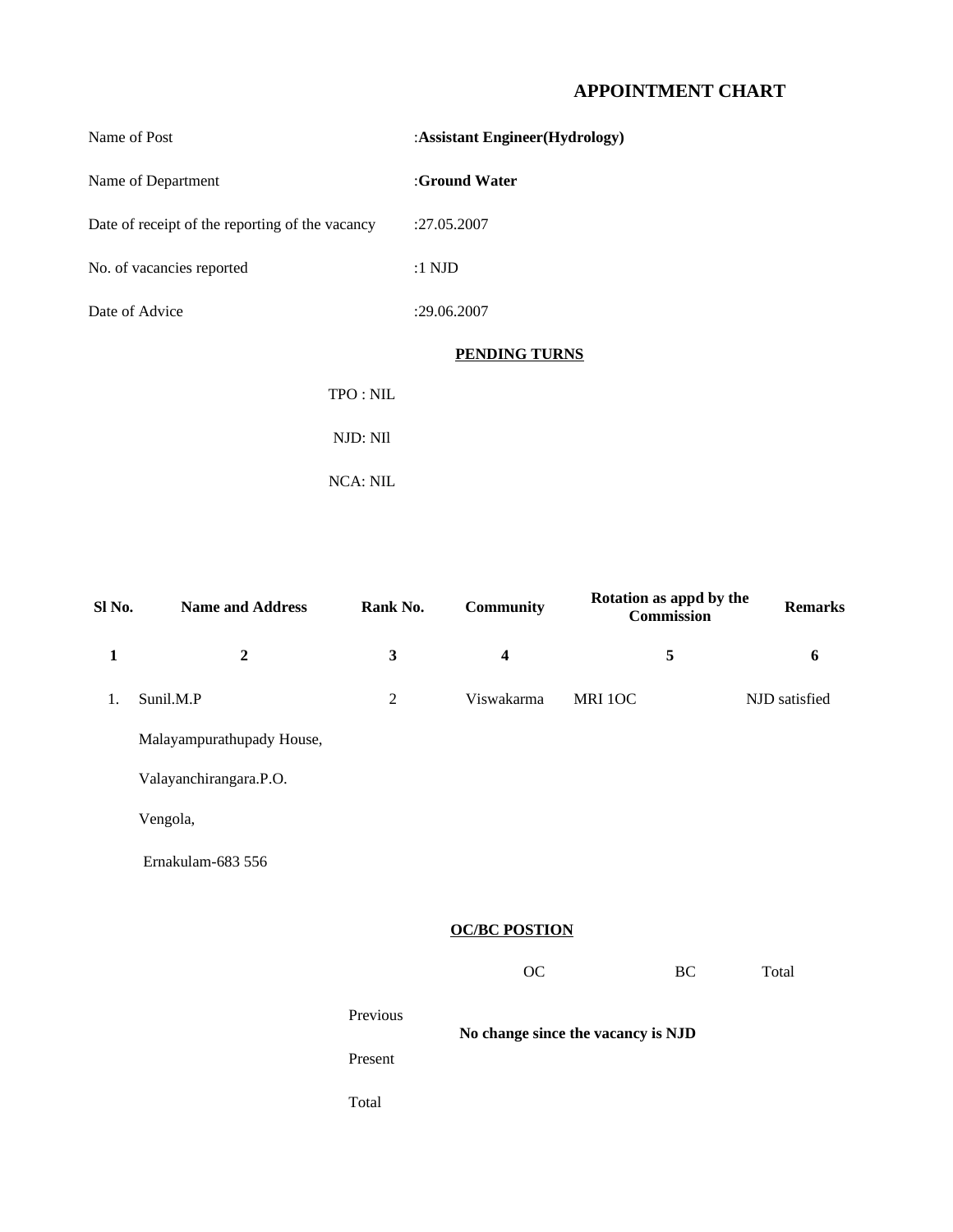**for Secretary,**

**Kerala Public Service Commission.**

# APPOINTMENT CHART

| <b>Name of Post</b>                     |                                         | $\ddot{\cdot}$ | <b>Assistant Engineer(Hydrology)</b> |                              |         |  |  |  |
|-----------------------------------------|-----------------------------------------|----------------|--------------------------------------|------------------------------|---------|--|--|--|
| <b>Name of Department</b>               |                                         | :              | <b>Ground Water Department</b>       |                              |         |  |  |  |
| vacancy                                 | Date of receipt of the reporting of the | $\ddot{\cdot}$ | 11.02.2008                           |                              |         |  |  |  |
| No. of vacancies reported               |                                         | $\ddot{\cdot}$ | $\mathbf{1}$                         |                              |         |  |  |  |
| <b>Date of Advice</b>                   |                                         | $\ddot{\cdot}$ | 22.06.2010                           |                              |         |  |  |  |
| <b>PENDING TURNS</b>                    |                                         |                |                                      |                              |         |  |  |  |
| <b>TPO</b>                              | <b>Nil</b>                              |                |                                      |                              |         |  |  |  |
| <b>NJD</b>                              | <b>Nil</b>                              |                |                                      |                              |         |  |  |  |
| <b>NCA</b>                              | <b>Nil</b>                              |                |                                      |                              |         |  |  |  |
| <b>Main Rotation starts from MRI 2E</b> |                                         |                |                                      |                              |         |  |  |  |
|                                         | Sl. Name and Address                    | Rank           | Community                            | Rotation as<br>appvd. By the | Remarks |  |  |  |
| N <sub>o</sub>                          |                                         | No.            |                                      | Commission                   |         |  |  |  |
| MRI 2 E TPO to keep 50% rule            |                                         |                |                                      |                              |         |  |  |  |
| $\mathbf{1}$                            | Divya Chandran                          | $\mathbf{1}$   | Ezhava                               | MRI 3 OC                     |         |  |  |  |
|                                         | SNRA#6, Deepam                          |                |                                      |                              |         |  |  |  |
|                                         | Sangeetha Nagar                         |                |                                      |                              |         |  |  |  |